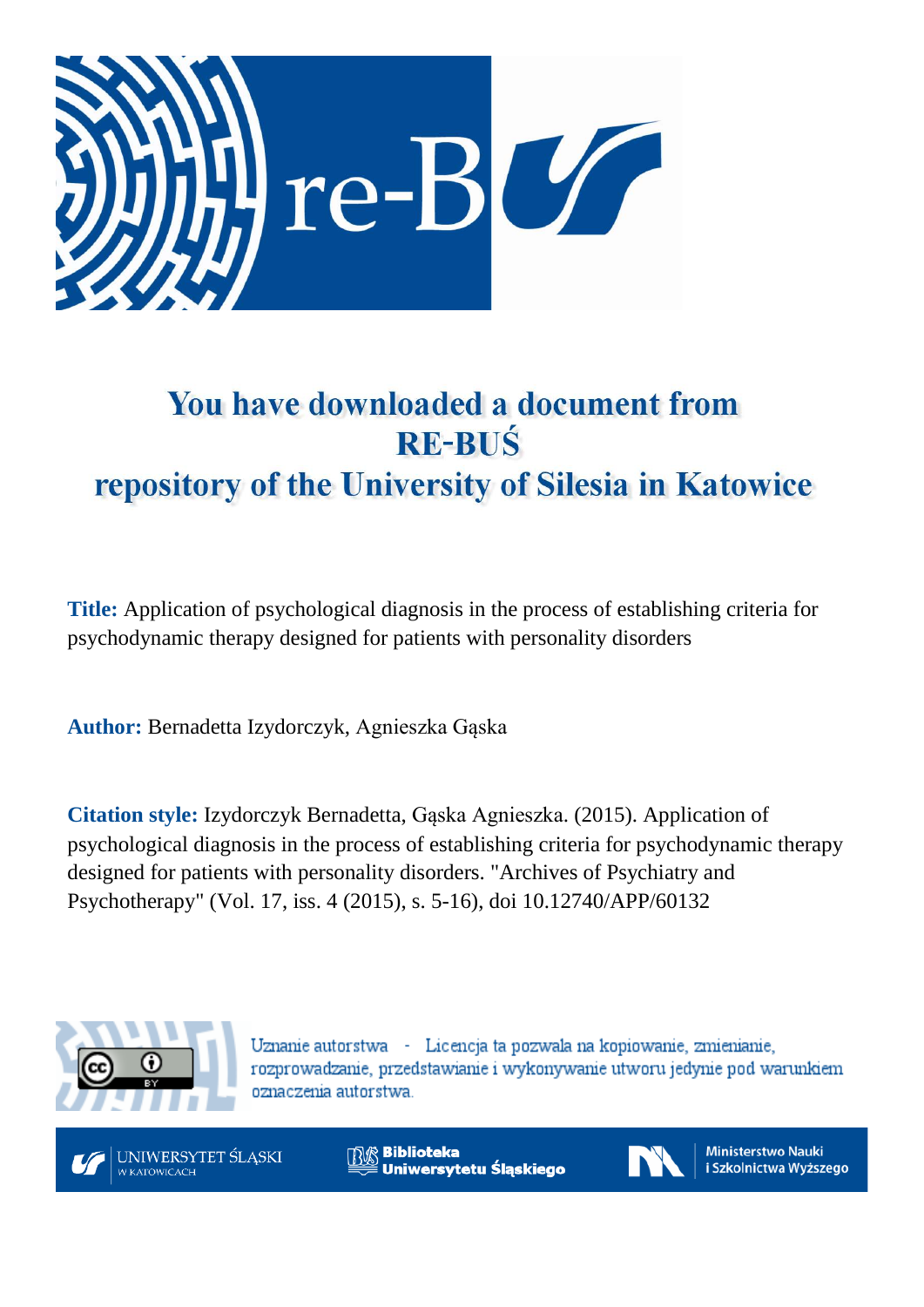**DOI: 10.12740/APP/60132**

# **Application of psychological diagnosis in the process of establishing criteria for psychodynamic therapy designed for patients with personality disorders**

## Bernadetta Izydorczyk, Agnieszka Gąska

#### **Summary**

**Aim of the study.** The main purpose of this paper was to present a model of psychological diagnosis, aimed at establishing the fundamental criteria for qualifying patients with symptoms of various mental disorders (including neurotic and personality disorders) for outpatient psychodynamic therapy.

**Subject or material and methods.** Rorschach Inkblot Test, clinical interview

**Results.** The research was conducted in the years 2010-2013 in the Neurosis Treatment Centre and in the Mental Health Outpatient Clinic A study population comprised 38 males and 42 females.

**Discussion.** The structure of personality characteristics and their impact on a patient's eligibility to participate in a particular type of psychotherapy was assessed based on the major assumptions of psychodynamic approach, with special focus on the criteria put forward by Gabbard; the Big Five personality dimensions; as well as on the diagnostic criteria for personality disorders, developed by the American Psychiatric Association.

**Conclusions.** Analysis of the result of this research allowed to develop a model of fundamental criteria for selecting an appropriate form of psychotherapy designed for patients with various types of personality disorders. Eight criteria were found to be significant in the process of qualifying the aforementioned individuals for outpatient psychotherapy. They included two psychological dimensions: intrapsychic (describing psychological indicators of the self-structure and maturity level of the patient's identity) and interpersonal (describing indicators of the person's capacity for establishing emotional relations with others). Diagnosis of the aforementioned indicators proves to contribute significantly to the process of selecting effective therapeutic methods for neurotic patients as well as individuals who exhibit symptoms of more severe destabilization of personality organization.

#### **personality disorders/diagnosis applied in psychotherapy/outpatient psychotherapy**

Bernadetta Izydorczyk<sup>1</sup>, Agnieszka Izydorczyk<sup>2</sup>: <sup>1</sup>Department of Clinical and Forensic Psychology, University of Silesia, Katowice, Poland. <sup>2</sup>The "Dąbrówka" Neurosis and Eating Disorders Centre, Gliwice, Poland.

**Correspondence address**: b.izydorczyk@interia.pl

#### **INTRODUCTION**

From the perspective of modern psychiatry, as well as clinical psychology, personality disorders belong to the pathological conditions which seem to be defined and described in many different ways [1-8]. Also, psychotherapeutic diag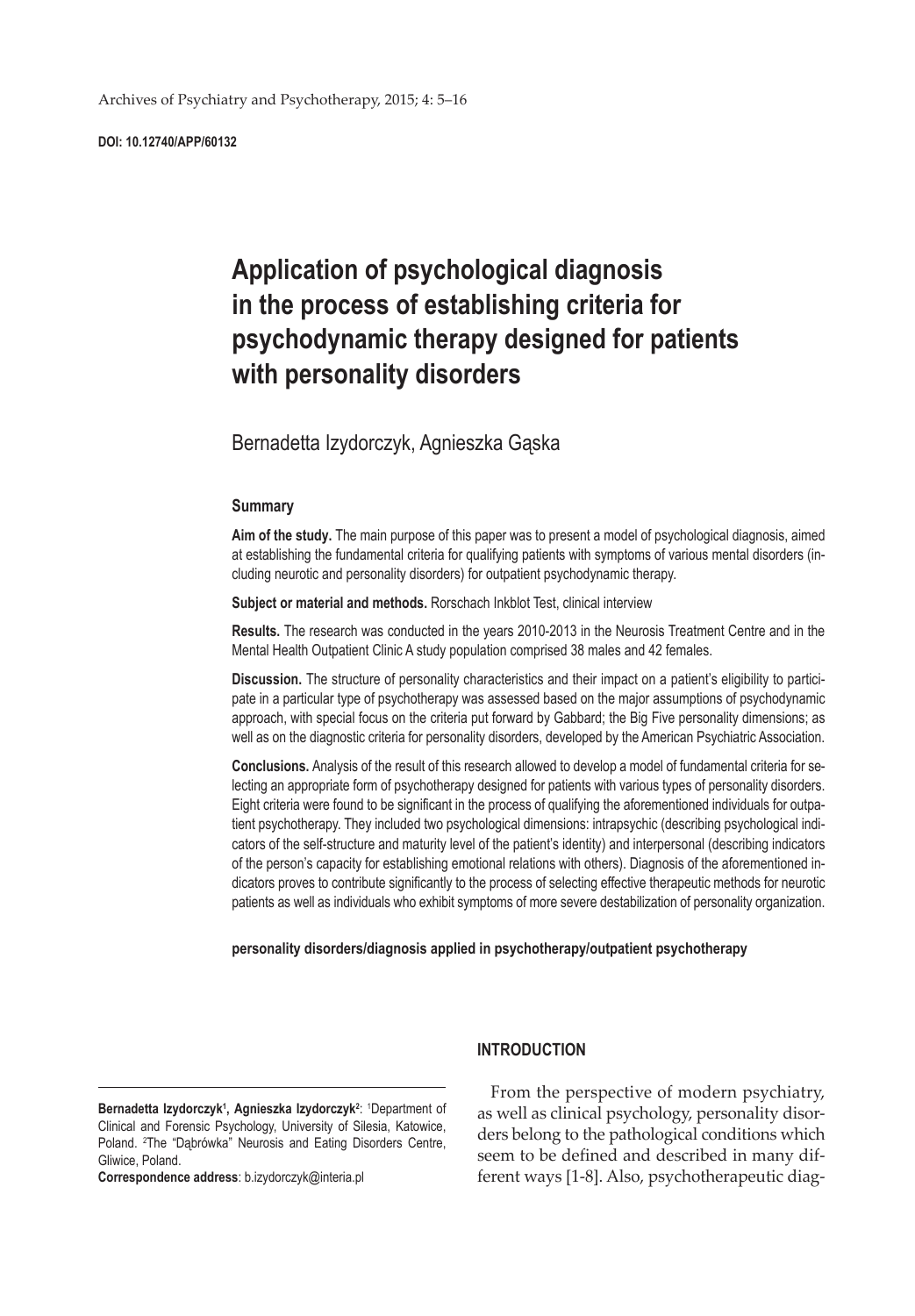nosis proves to be a complex multifaceted and long-term process. Its initial stage takes place prior to the therapeutic process, while the further phases continue in the course of therapeutic treatment, aimed at confirming the original diagnosis and gaining a deeper insight into psychopathological symptoms exhibited by a patient, and evaluating the person's current progress in the therapeutic process. This paper provides an overview of the study aimed at establishing an initial diagnostic procedure applicable in psychotherapy, which would allow to facilitate recognition of the specific nature of the particular personality disorders, as well as qualify patients for group or individual short-term insight-oriented psychodynamic psychotherapy, or long-term attachment-based outpatient treatment programmes, provided in the "Dąbrówka" Neurosis and Eating Disorders Treatment Centre in Gliwice. The centre incorporates the Mental Health Clinic and the Neurosis Treatment Centre, where psychological examination was performed aimed at qualifying individuals for the present research.

Within the field of contemporary psychiatry, personality disorders are classified based on two major international systems: ICD10 (International Classification of Mental and Behavioural Disorders) *and* DSM IV (Diagnostic and Statistical Manual of Mental Disorders)*.* Both general and specific criteria sets used to identify various categories of personality disorders display numerous limitations. Thus, a medical diagnosis of the aforementioned disorders is believed to be least accurate in clinical practice [3]. As Grabski and Gierowski [3] maintain, the criteria used in classification of personality disorders display deficiency in reliability as well as in diagnostic validity. Majority of research studies and clinical experiments presented in subject literature, describe personality disorders from the perspective the assumptions of selected constitutional, typological, psychodynamic, systemic and trait theories [3]. What is more, the vast majority of psychological theories explain the issues regarding various areas of psychopathology of personality (intrapsychic conflicts, defense mechanisms, traits, personality structure and other areas of inner experience); and outline diagnostic procedures. However, they rarely describe treatment programmes and their effectiveness [3, 7].

Definitions of personality disorders point to certain enduring maladaptive patterns of perceiving, relating to, and thinking about social environment. The patterns are believed to disturb social and behavioral functioning [3].

In clinical practice, psychological diagnosis requires developing a profile of personality structure characteristics displayed by a patient who has already received a medical diagnosis of the specific type of personality disorder (according to the ICD10 classification), or who has never been diagnosed and requires psychological evaluation in order to receive a medical diagnosis of the specific type of personality disorder. Due to the fact that a considerable number of patients with a wide range of symptoms of various (often yet unknown) types of personality psychopathologies seek treatment in psychiatric institutions, psychological diagnosis of personality is constantly gaining more importance in the field of psychiatry and clinical psychology. It plays a significant role in the process of selecting appropriate treatment methods, the most important of which is psychotherapy. Medical diagnosis together with psychological evaluation proves to underpin a diagnostic process in psychodynamic psychotherapy [19-21]. It is relatively common that a medical diagnosis of the specific type of neurotic disorders (classified according to the criteria included in the ICD 10 and diagnosed as categories F40-F41) or personality disorders (according to the ICD 10 category F60) is incompatible with psychological diagnosis since it does not confirm the existence of the same set of neurotic or personality disorder characteristics.

Psychological diagnosis of personality disorders focuses on disturbances in the integration and regulation mechanisms, as well as on dysfunctions in the structure of personality characteristics [9, 10]**.** Medical diagnostic models do not consider the aforementioned elements in such broad terms; however, they are important in the process of psychotherapy, which is a primary method of treatment for the aforementioned disorders.

A model of psychological diagnosis and its application in the process of selecting appropriate therapy programmes for patients suffering from personality disorders can be based on psychometric and clinical methods. Personality struc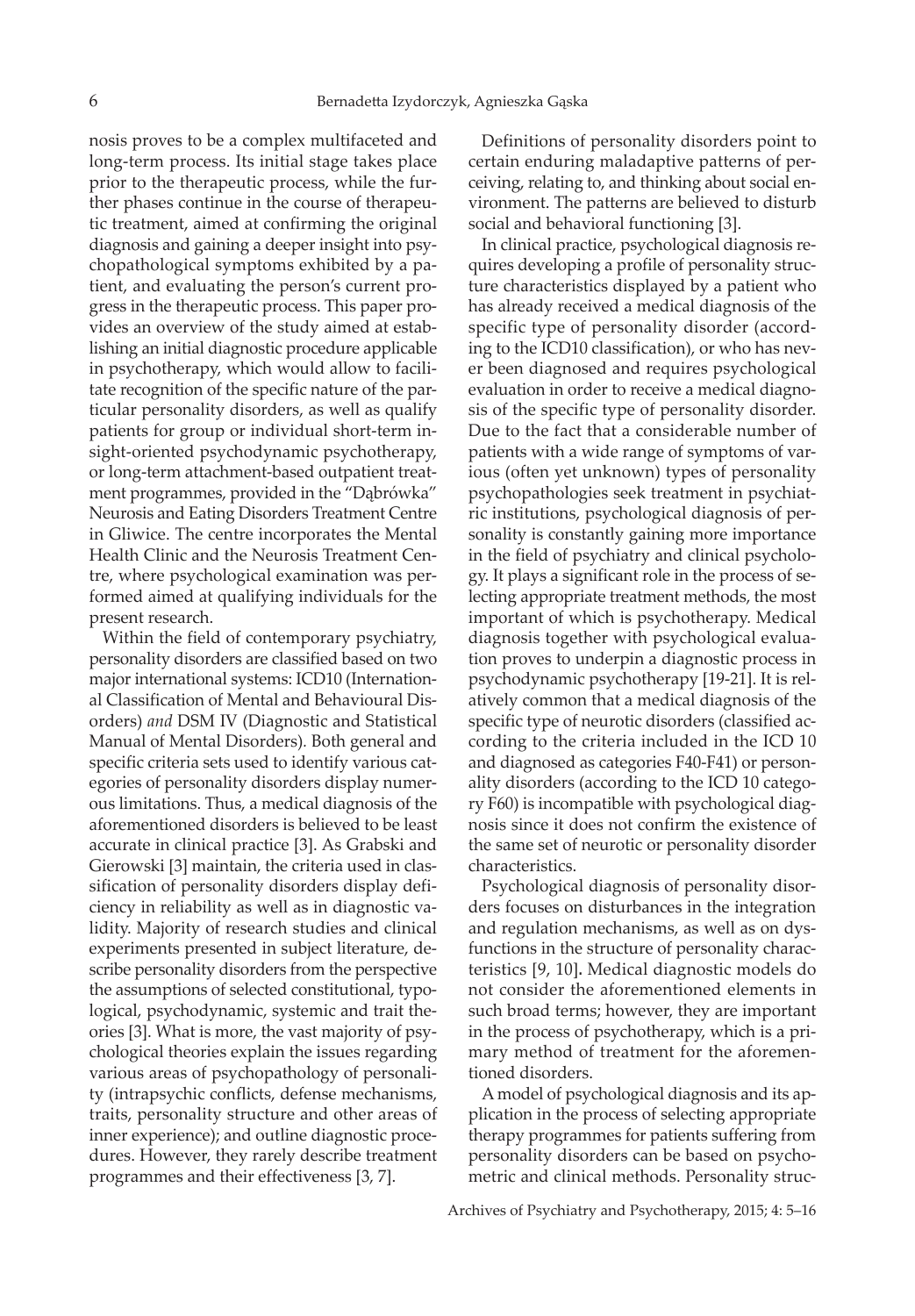ture is commonly assessed be means of psychometric instruments, which include the Minnesota Multidimensional Personality Inventory (MMPI) [11, 12], or the NEO PI-R Inventory [12], based on theoretical assumptions o a widelyknown concept of the Big Five, created by Costa and R. R. McCrea [13, 14]; clinical methods (an interview, observation, or a clinical experiment); as well as projective techniques such as the Rorschach Inkblot Test [15-18]. Psychological studies and theories concerning personality psychopathology much more commonly refer to diagnostic procedures which facilitate diagnosing personality structure, whereas they rarely focus on treatment programmes and their effectiveness [3]. The research data presented in this paper concern a model of empirically verified criteria describing the characteristics of neurotic patients as well as individuals who exhibit symptoms of a more destabilized personality organization, commonly referred to as borderline personality structure. The criteria applied in a clinical diagnosis for psychotherapy of personality disorders are in line with theoretical conceptions of psychodynamic approach as well as the DSM 5 criteria. Furthermore, the data provide empirical evidence in support of the legitimacy of applying the Rorschach Test in clinical practice for diagnosing personality disorders and determining the course of therapy for patients with the aforementioned conditions.

Due to the vast quantity of research data, the Rorschach test findings, together with statistical data analysis were outlined in a monograph *Modele psychologicznego opiniodawstwa w sprawach karnych,* published in 2015 by Wydawnictwo Uniwersytetu Śląskiego in Katowice, and edited by Danuta Rode. Empirical data gathered as a result of the research were outlined by one of the co-authors in a chapter entitled: *Model klinicznej diagnozy zaburzeń osobowości osób dorosłych w opiniodawstwie sądowym.*

The monograph describes a model of psychological diagnosis applicable in psychotherapy, based on the data obtained using clinical methods as well as the Rorschach test. Hence, the indicators of the Rorschach variables, which constitute the major criteria for establishing a model of psychological diagnosis, were described in the present paper.

The diagnostic procedure applied in the outpatient psychotherapy conducted in the Mental Health Clinic and in the Neurosis Treatment Centre, designed for patients suffering from various types of mental disorders (predominantly neurotic and personality disorders), was established based on two main criteria. When qualifying patients for psychotherapy, a psychologist and therapist took into consideration not only the individuals' medical diagnoses and psychological (psychometric and clinical) assessment of their personality characteristics, performed with regard to the main criteria of the five-factor model; but also the main principles of a psychodynamic diagnostic model. Psychodynamic diagnosis involves multidimensional understanding of the mechanisms of personality pathology and is based on a continuum model which distinguishes undisturbed personality structure (characterized by the so-called healthy identity, dominance of mature and neurotic defense mechanisms, and accurate reality testing) from the most severely destabilized personality organization (characterized by identity pathology, dominance of primitive defense mechanisms and distorted reality testing, often accompanied with a psychotic decompensation). Evaluation of personality structure characteristics and their impact on a person's eligibility to participate in psychotherapy was performed based on the major theoretical assumptions of psychodynamic therapy, with special focus on the criteria established by Gabbard [19, 20].

The main assumptions of the proposed assessment of the structure of personality characteristics most frequently involve evaluation of the following categories:

- (1) level of maintained identity (the sense of self and reality),
- (2) level of defense mechanisms (prevailing strategies of dealing with stress and
- (3) inner conflict),
- (4) reality testing (recognition of conventional views on reality),
- (5) interpersonal relationships,
- (6) functioning of a moral system  $-$  especially the level of guilt [19-21].

According to psychodynamic approach, diagnosis of personality disorders is characterized by a way of thinking about the examined person, who is regarded as a subject establishing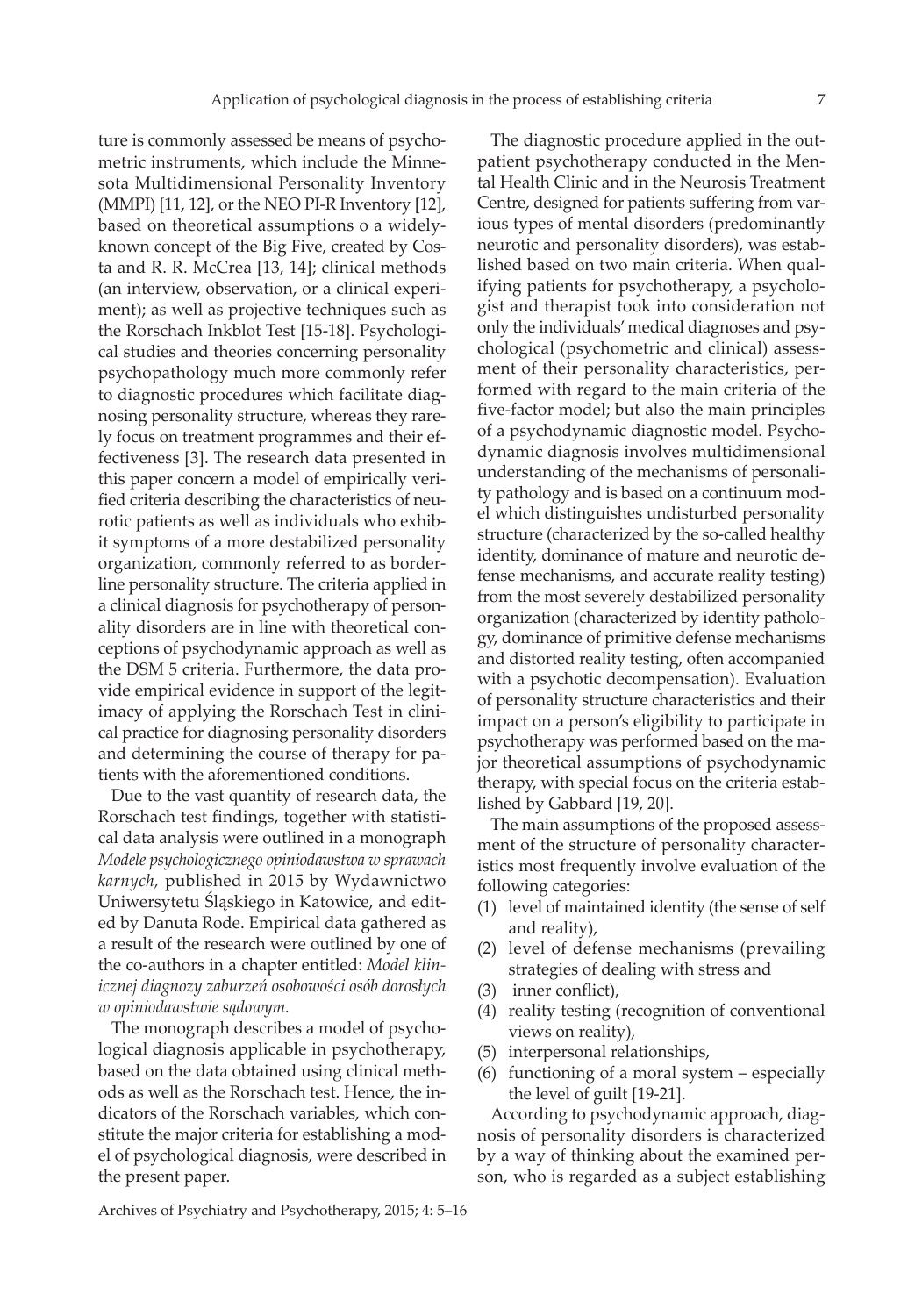a bond with a psychologist or clinician, and experiencing unconscious conflict and deficits; it is an individual who displays distortions of intrapsychic structures and develops external object relations. Moreover, the approach integrates the aforementioned elements with contemporary findings in the field of neurosciences, which provide data concerning neurobiological causes of personality disorders [19, p.18]. According to Gabbard, "mind is not governed by the laws of perception; it can only be known from the inside. Mind is an "intimate being" [19, p.19]. Therefore, psychodynamic diagnosis is gaining more significance as a valid method of subjective description of the inner (mental) world of an individual, his or her conscious as well as unconscious mental structure.

#### **Research objectives and questions.**

The purpose of this paper is to present a model of clinical diagnosis which could be applied in psychodynamic psychotherapy, particularly short-term (group or individual) insight-oriented psychodynamic psychotherapy, or longterm attachment-based outpatient treatment programmes. The model was applied in a group of patients suffering from various types of personality disorders, coming to the Mental Health Clinic and the Neurosis Treatment Centre in order to undertake psychodynamic psychotherapy at the "Dąbrówka" Neurosis and Eating Disorders Treatment Centre in Gliwice. The patients included individuals diagnosed with various personality disorders, including neurotic, psychotic and borderline personality disorder. The aforementioned types of personality structure determine application of various forms of psychodynamic psychotherapy, ranging from insight therapy to the therapeutic procedures focused on building a positive, (corrective) bond, which are indispensible for conducting further insight therapy (aimed at eliminating disorder symptoms and mechanisms).

The following research questions were addressed in the current study:

1) Are there any significant differences between the aforementioned patients diagnosed with neurotic disorders (according to ICD10 F40 – F48 criteria of psychiatric classification) or personality disorders (ICD 10: F60) in terms of the configuration of personality structure characteristics; and if so, to what extend could this be a criterion for determining appropriate psychotherapeutic interventions for the aforementioned patients?

2) Which of the examined indicators describing the characteristics of personality functioning would constitute the criteria for selecting insight-oriented therapy, and which would constitute a contraindication for this type of treatment and suggest that psychodynamic therapy based on the therapeutic bond is indicated (and should be followed by insight therapy in further stages of treatment)?

The model of psychological diagnosis applied in the psychotherapy conducted in the "Dąbrówka" Neurosis and Eating Disorders Treatment Centre was based on the assumption that a medical diagnosis of neurotic*,* stress*-*related, and somatoform disorders (classified according to the ICD 10 criteria), as well as disorders of adult personality and behaviour is not always synonymous with a neurotic level of personality organization in the examined patients. It was hypothesized that the individuals who are medically diagnosed with the aforementioned disorders are likely to exhibit symptoms of more severe destabilization of personality organization, which in Gabbard's classification is referred to as borderline organization of personality structure [20, 21], and which MC Williams defines as a psychotic level of personality structure [22]. Another hypothesis was made which predicted that patients with a medical diagnosis of disorders of adult personality and behaviour are likely to display various personality structures, ranging from neurotic to borderline [19, 20] or psychotic [21].

Due to the fact that psychodynamic therapy (both insight-oriented and attachment-based) plays a significant role in treatment of patients with personality disorders, the criteria of psychological diagnosis applied in psychotherapy were described based on the diagnostic criteria for personality disorders developed in psychodynamic approach and in object relation theories [20-22].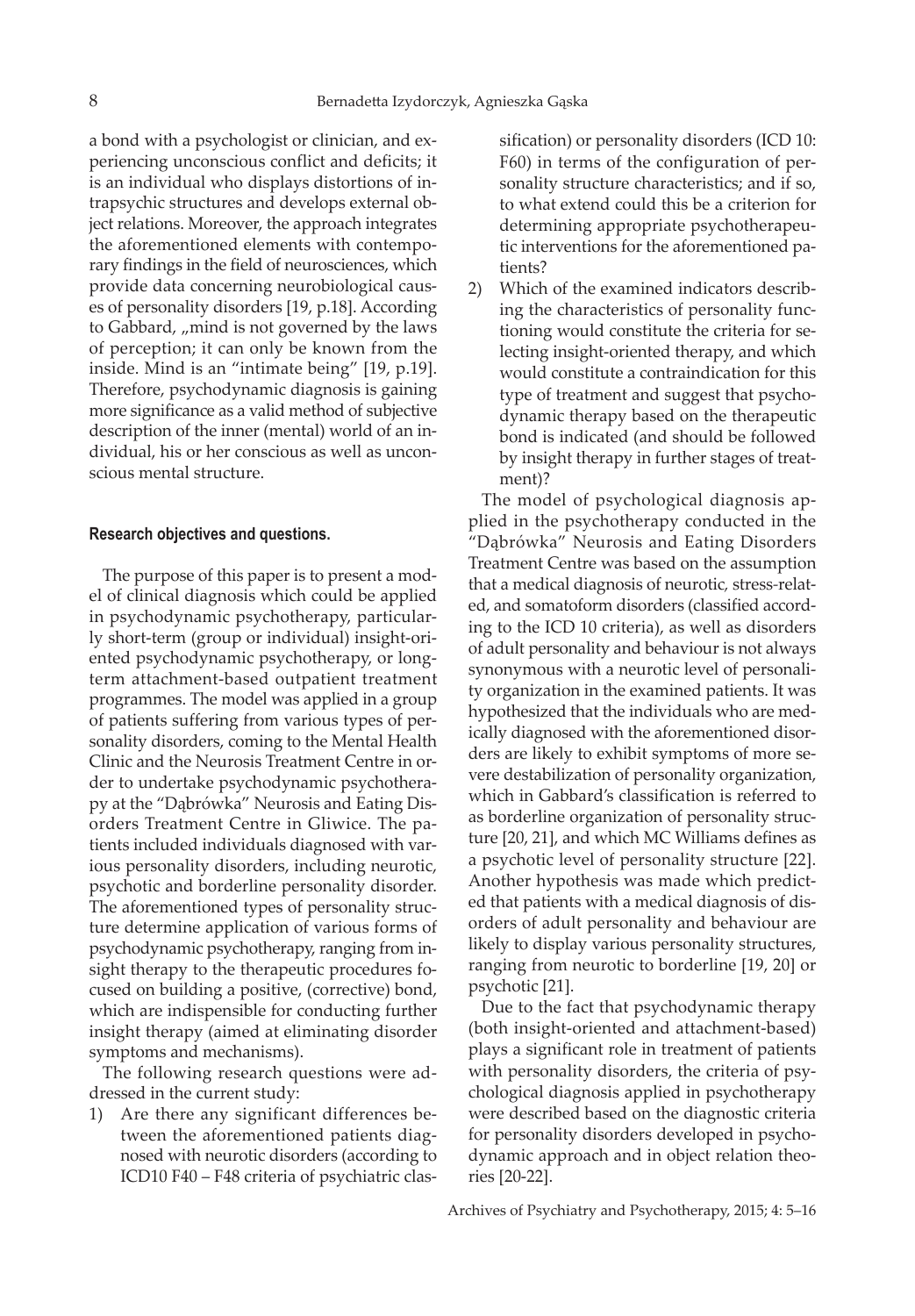The criteria for the description of dysfunctions in the structure of personality were also established based on the Big Five personality dimensions (i.e. neuroticism, openness to experience, agreeableness, extraversion and conscientiousness), proposed by Costa and McCrea [3, 13]; as well as on the basis of the diagnostic criteria for personality disorders, developed by the American Psychiatric Association, included in DSM 5 classification [3, 22].

Definitions of the psychological variables investigated in this study, which allowed to describe the criteria for diagnosing dysfunctions in personality structure exhibited by the examined patients, referred to the process of measuring the level of dysfunctions of the structure of personality characteristics displayed by the individuals. Table 1 displays research variables together with their definitions and measurement methods.

| Research variables                                                                                                                                                                                                                                                     | Definition and indicators of the variable                                                                                                                                                                                                                                                                                                                                                                                                                                                                                                                                                                                                                                                                                                                                                                               | Variable measurement methods                                                                                                                                                                                                                                                                                                                                                                                                                             |
|------------------------------------------------------------------------------------------------------------------------------------------------------------------------------------------------------------------------------------------------------------------------|-------------------------------------------------------------------------------------------------------------------------------------------------------------------------------------------------------------------------------------------------------------------------------------------------------------------------------------------------------------------------------------------------------------------------------------------------------------------------------------------------------------------------------------------------------------------------------------------------------------------------------------------------------------------------------------------------------------------------------------------------------------------------------------------------------------------------|----------------------------------------------------------------------------------------------------------------------------------------------------------------------------------------------------------------------------------------------------------------------------------------------------------------------------------------------------------------------------------------------------------------------------------------------------------|
| Indications for<br>psychodynamic<br>psychotherapy:<br>Group short-term insight<br>psychotherapy<br>Individual short-term<br>insight psychotherapy<br>Group long-term<br>attachment-based<br>psychotherapy<br>Individual long-term<br>attachment-based<br>psychotherapy | A theoretical, conceptual construct, allowing<br>to establish the criteria for describing various<br>dysfunctions of the person's personality structure,<br>which include the individual's cognitive, emotional<br>and behavioral patterns. The criteria contribute to<br>the process of determining an appropriate type<br>of psychodynamic therapy (short - or long-term,<br>individual or group therapy) for individuals suffering<br>from mental disorders. Two psychological dimensions<br>of the independent variable were distinguished:<br>intrapsychic (describing psychological indicators of<br>the self-structure and maturity level of the patient's<br>identity); and interpersonal (describing indicators of<br>the individual's capacity for establishing emotional<br>relationships with other people. | Numerical values of the arithmetic<br>means describing the strength level<br>of the particular variable indicators<br>measured using the Rorschach<br>Inkblot test; data gathered as a result<br>of an interview, concerning clinical<br>evaluation of the level of maintained<br>identity, defense mechanisms, reality<br>testing, emotional (interpersonal)<br>relationships, and functioning of<br>a moral system (especially the level<br>of guilt). |
| Nosoligical diagnosis                                                                                                                                                                                                                                                  | Types of nosological diagnosis in the research<br>subjects according to the ICD10 criteria(F 40, F41,<br>F43, F44, F45, F60.1, F60.3, F60.6, F60.7, F60.8)                                                                                                                                                                                                                                                                                                                                                                                                                                                                                                                                                                                                                                                              | ICD <sub>10</sub>                                                                                                                                                                                                                                                                                                                                                                                                                                        |
| Psychological diagnosis                                                                                                                                                                                                                                                | A clinical (psychodynamic) diagnosis of personality<br>structure, involving evaluation of the level of<br>maintained identity, defense mechanisms, reality<br>testing, interpersonal relationships, and functioning<br>of a moral system - especially the level of guilt; the<br>diagnosis refers to the criteria established based on<br>the Big Five personality dimensions, proposed by<br>Costa and McCrea, as well as on the basis of the<br>diagnostic criteria for personality disorders, included in<br>DSM 5 classification.                                                                                                                                                                                                                                                                                   | The Rorschach Inkblot Test;<br>a categorized clinical interview                                                                                                                                                                                                                                                                                                                                                                                          |

|  |  |  |  |  | Table 1. Variable operationalization and measurement methods |  |
|--|--|--|--|--|--------------------------------------------------------------|--|
|--|--|--|--|--|--------------------------------------------------------------|--|

A theoretical, conceptual construct, allowing to establish the criteria for describing various dysfunctions of the person's personality structure was divided into two dimensions: intrapsychic and interpersonal. An intrapsychic dimension (maturity level of the self-structure and the subject's identity) is a variable defined as Identity in the DSM 5 classification system, and described in a psychodynamic paradigm. Its major compo-

nents, which were measured in this study using the Rorschach Inkblot test, included:

(1) Level of cognitive and emotional maturity of the subject's identity (the person's capacity to think appropriately and recognize the boundaries between the self and the world), appropriate self-evaluation and self-esteem, as well as the capacity to experience and regulate various emotions. The variable was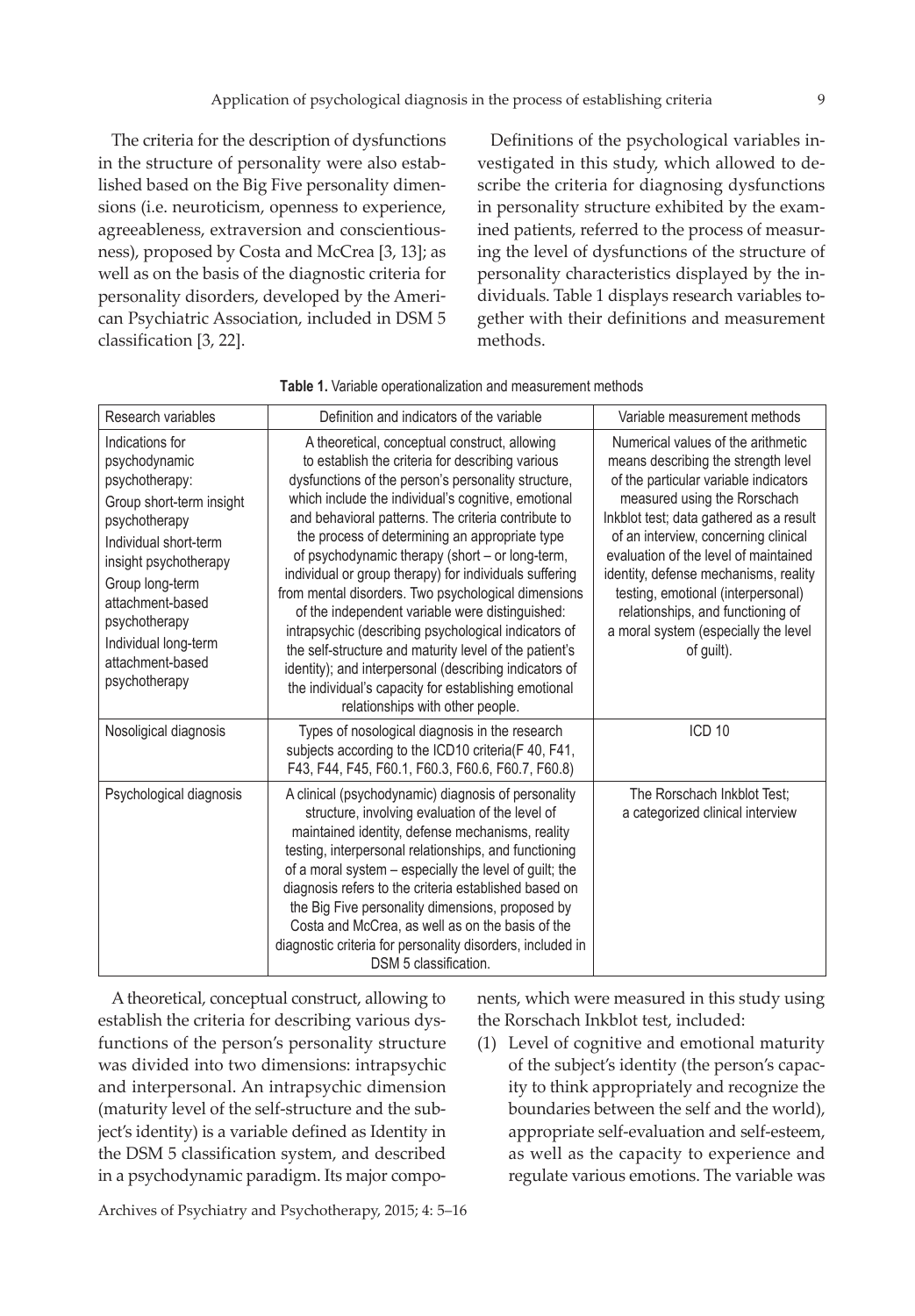measured based on the mean values of the following indicators:

- level of awareness of the world complexity, and openness to experience as well as external stimuli, the ability to select more and less important information in the process of decision making (flexibility, over-sensitivity and inability to select important stimuli) (Lambda),
- level of internalized mental resources and the capacity to take deliberate actions (EA),
- level of adequate cognitive perception, accuracy and conventionality of perception (perception indices: P, X+%, WDA%, X-%),
- level of self-evaluation and self-esteem – (Ego indices, Fr +rF, MOR),
- a capacity for emotion-modulation impulsiveness or an adequate capacity for emotion-modulation (emotion modulation indices: FC: CF+C, Pure C).
- (2) A capacity for self-observation and self-reflection (classified as Self-direction according to the DSM V criteria) – defined by the mean values and the configuration of the indicators which refer to the capacity for self-reflection, introspection and accurate insight (FD, X+%, WDA%, Sum6 and WSum6, Lv2).
- (3) Prevailing self-defense mechanisms i.e. maturity level of the subject's automatic (unconscious) responsiveness to stressors or emotional conflict, which is reflected in the level of the person's flexibility and situation adaptability, his or her capacity for emotion modulation, impulse and drive control, as well as in an increased inclination towards impulsive responses: aggressive and self-aggressive behaviours.

The variable was measured based on the mean values of the following indicators:

- intellectualization (2AB+Art. +Ay),
- emotional impulsivity, a tendency towards acting out behaviour (PureC, FC: CF+C),
- stress tolerance (D, AdjD, EA), low scores on this scale indicate low emotional maturity and a tendency towards

impulsiveness, as well as low emotional balance,

- degree of inner life complexity (Blends),
- degree of negativity displayed in outer expression of anger, which manifests itself in opposing, aggressive behaviours (S index),
- suicidal tendencies as well as self-aggressive thoughts and behaviours (special S-Con index).
- (4) Moral norms the variable describes level of the person's moral rigidity and inflexibility in the area of values and moral standards, which is related to the individual's adequate level of guilt. The variable was measured based on the mean values of the following indicators:
	- the ability to feel fear (Y index),
	- a capacity for perception and obeying socially-approved norms (P, FQ %)
- (5) Other characteristics of a psychological profile of the examined individual, which seem significant from the perspective of the prospective psychotherapy:
	- depressive moods (DEPI), suspicion (HVI), emotional dysregulation, i.e. undertaking impulse-driven actions, with no regard for consequences (Pure C and FC: CF+C), compulsive-obsessive behaviour (OBS);
	- negative affect, i.e. frequent and intensive experiencing of negative emotions, emotional liability (Pure C ratio and FC: CF+C ratio), anxiety (Sum Y), excessive submissiveness (Fd, a: p and Ma: Mp), and sense of adversity and harm (MOR);
	- psychotic tendencies characterized by markedly unusual and bizarre experience, eccentricity and cognitive-perceptive distortions (special PTI index, as well as indices referring to distorted perception: X+%, X-%, P and disturbed thinking: M-, M none, Sum6).

An intrapsychic dimension (maturity level of the self-structure and the subject's identity) is a psychological variable defined in the DSM 5 classification system, and described in a psychodynamic paradigm. Measuring its indicators allows to describe the characteristics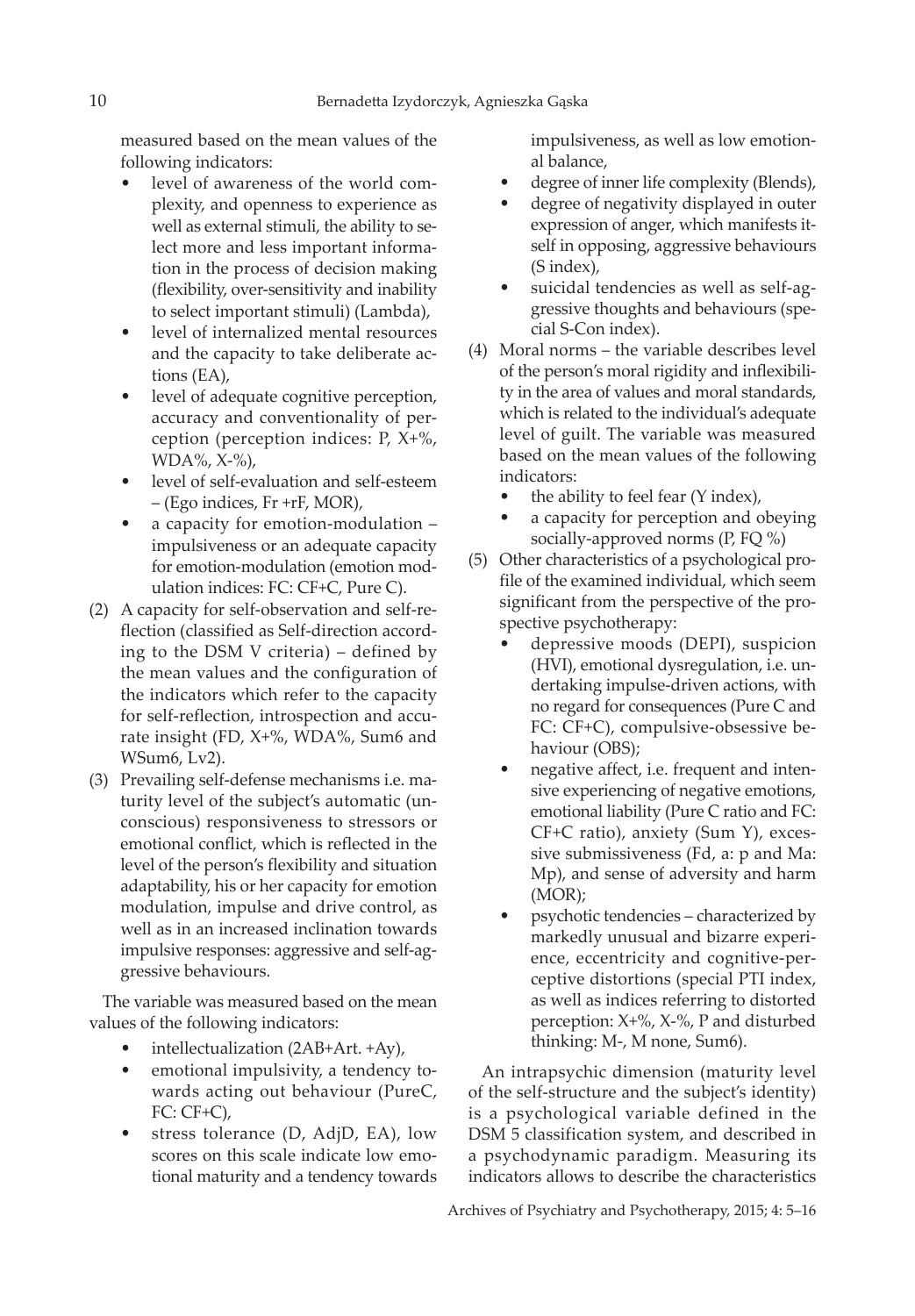of interpersonal functioning of the examined individual. Te variable components included:

(1) Interpersonal relations – a psychological variable which describes the ability of an individual to form and maintain emotional bonds with others, based on mutual dependence. The component describes positive and negative feelings that a person experiences in the course of establishing relationships with other people. In the process of psychological diagnosis a patient is likely to redirect his or her feelings for others onto the therapist, which is referred to as the phenomenon of transference. Countertransference is often a reaction to transference. It occurs when a therapist transfers emotions to a patient. The feelings may be positive (trust, lack of hostility towards the examining person) or negative (excessive or inadequate withdrawal, anhedonia, anxiety, anxiety, lack of confidence distrust, suspicion, or hostility).

The variable was measured based on the mean values of the following indicators describing interpersonal perception:

- cooperative interaction (COP),
- flexibility of thinking and behaviour (a: p) – the ability of an individual to consider other perspectives and to be cognitively flexible,
- immature, childish need for dependency (Food),
- involvement in social life (SumH),
- expectations of other people (PureH),
- social isolation (Isolate),
- aggressive responses and hostile attitude towards the social environment (AG and COP: AG).
- (2) Empathy level (according to the DSM V classification system) – a psychological variable which describes an individual's awareness of the impact of his or her own behaviour on others, as well as the person's capacity to recognize other people's inner experience. The variable was measured based on the mean value of Sum T (interpersonal perception and behaviour) and FD (a capacity for introspection – the ability of an individual to recognize the impact of his or her own behaviour on other people).

(3) Degree of intimacy (according to the DSM V classification system) – a psychological variable which describes an individual's capacity to establish and maintain stable relationships with other people (the ability to develop emotional intimacy with others, which is based on mutual respect, and reflected in interpersonal relations).

The variable was measured based on the mean values of:

- a special index (CDI), whose high value denotes social immaturity, interpersonal
- problems, and superficial character of relationships;
- cooperation index (COP);
- empathy index (T);
- the a:  $p$  ratio (a> $p$  indicating an active role in developing interpersonal relationships;
- a<p denoting passivity in the aforementioned process.).
- (4) Social alienation (defined as Detachment, DT, in the DSM V classification system)
	- a psychological variable describing the degree of detachment from social interactions and avoidance of emotional intimacy in relationships. The variable was described by the mean value of the Isolate index.
- (5) Expressing aggression and hostility in social interactions (referred to as Antagonism in the DSM V classification system) – a psychological variable which describes the behaviours which are believed to trigger difficulties in relations with other people and manifest themselves as manipulativeness, untruthfulness, self-importance (narcissism), attention-seeking, callousness, or hostility. The variable was measured based on the mean values of the indicators of interpersonal perception and behaviour, mentioned above.

#### **Research subjects and procedures**

The research was conducted in the years 2010- 2013 in the Neurosis Treatment Centre and in the Mental Health Clinic (incorporated in the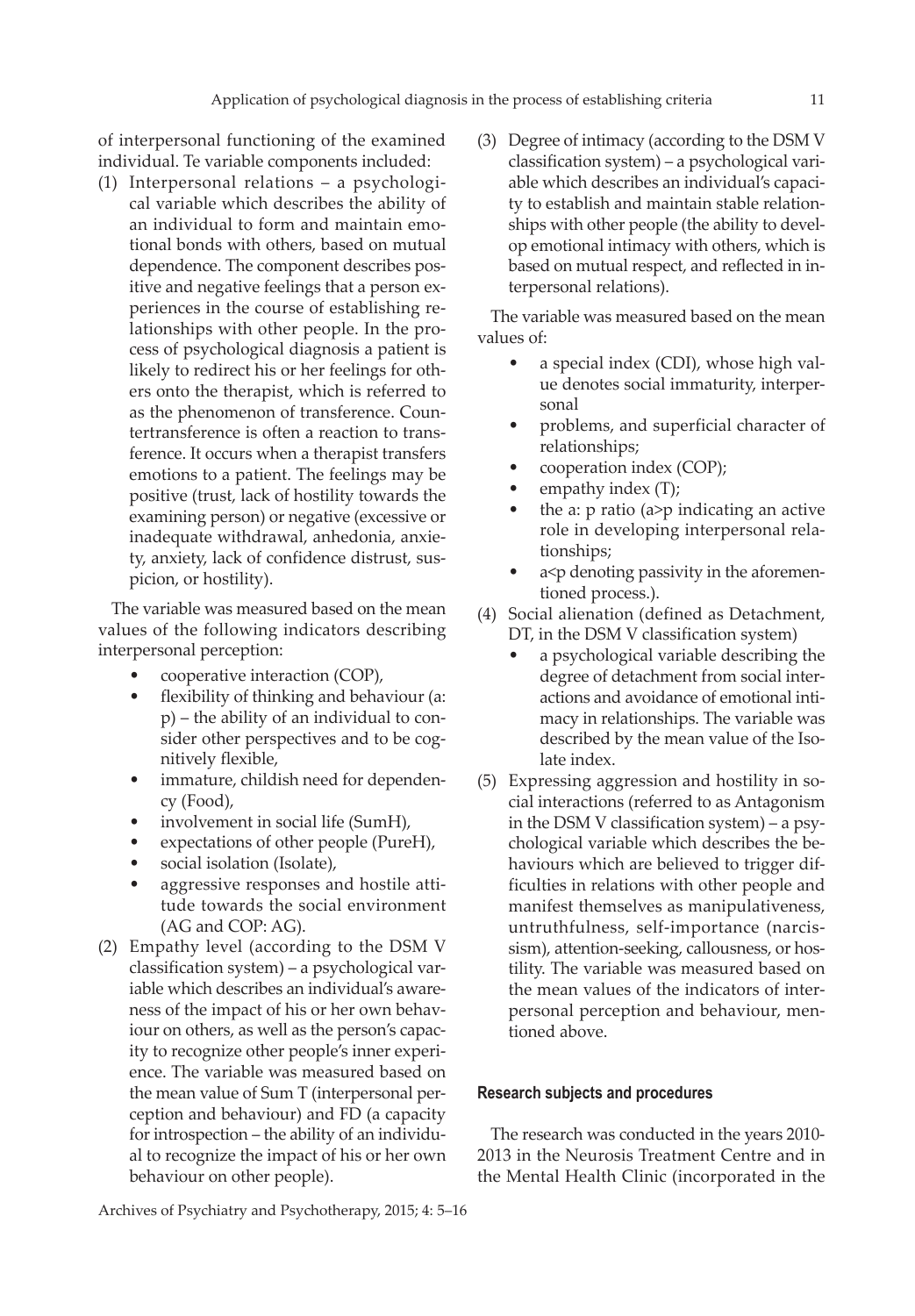Dąbrówka Neurosis and Eating Disorders Centre in Gliwice). The research was conducted among individuals applying for treatment in the aforementioned centre. The study participants had a medical diagnosis of F40-F60 (according to the ICD10 classification). None of the subjects had a documented psychological diagnosis of personality structure. This explains the fact that the research participants had never undergone psychological evaluation for personality disorders (for instance, they had never taken the Rorschach test). The programme of psychological treatment at the Dąbrówka Neurosis and Eating Disorders Centre in Gliwice requires conducting psychological examination of personality structure in individuals with various medical diagnoses, which is conditioned by clinical and psychodynamic procedures allowing to select the most appropriate type of psychotherapy for a particular patient. The procedure of psychological examination of patients, aimed at making a diagnosis for psychotherapy in this group of individuals was preceded by medical examination of the patients and making a nosological diagnosis for F40-F60 (according to the ICD10 classification). During the next stage, the study subjects underwent individual psychological examination. The results of psychological examination (the data concerning the values of indicators of intra – and interpersonal dimension described in the present paper) served as the main criteria in the process of choosing an appropriate type of therapy for the examined individuals: a short-term (group or individual) insight-oriented psychodynamic psychotherapy or a longterm (group or individual) psychodynamic psychotherapy based on attachment. 80 Polish individuals participated in the research. A major study population comprised 38 males (47.5%) and 42 females (52.5%). A mean age in the group of women was  $30.4$  (SD = 7.67). The men's mean age was  $35.1$  (SD = 8.73). The examined females turned out to be somewhat younger than the male subjects. Due to the issues addressed in this study, the subjects were selected intentionally. The selection criteria included symptoms of medically diagnosed disorders classified as F40 and F60 (according to the ICD 10 criteria). The study participants were also qualified for treatment (psychotherapy) according to the psychodynamic categories established by Gabbard [19, 20]. The main criteria applied in the process of qualifying the examined patients for the particular type of psychodynamic psychotherapy included the criteria of two main psychological dimensions.

The criteria of the intrapsychic dimension:

- level of maintained identity and reality testing – an appropriate level of the sense of self and others (the level of the person's cognitive and emotional identity, i.e. appropriate perception and experiencing boundaries in the process of perceiving oneself and the world, maintained capacity for self-observation and self-reflection),
- level of defense mechanisms (appropriate modulation of emotions and instincts in dealing with stress and internal conflicts, appropriate experiencing guilt).

The criteria of the interpesonal dimension:

• type of object relation (the maintained ability to establish and maintain a bond with others; empathy, i.e. proper understanding of other people's inner experiences; the level of paranoid fear; as well as interpersonal distrust and suspiciousness).

The procedure of examining personality structure described above proves to be in agreement with the views put forward by other researchers dealing with personality disorders [23–25]. The selection criteria included symptoms of medically diagnosed disorders classified as F40-41 and F60 (according to the ICD 10 criteria). Among research subjects were individuals with medical diagnoses of neurotic disorders. 10 research participants had a medical diagnosis of F40 (neurotic disorders such as phobia, including social phobia); 15 individuals were medically diagnosed with other neurotic disorders (F41); 5 subjects displayed symptoms of reaction to severe stress and adjustment disorders (F43); 10 research participants had a medical diagnosis of F44 (dissociative identity disorder and conversion disorder); and 5 patients displayed symptoms of somatoform disorders (F45).

The group of study participants also comprised 35 individuals who had a diagnosis of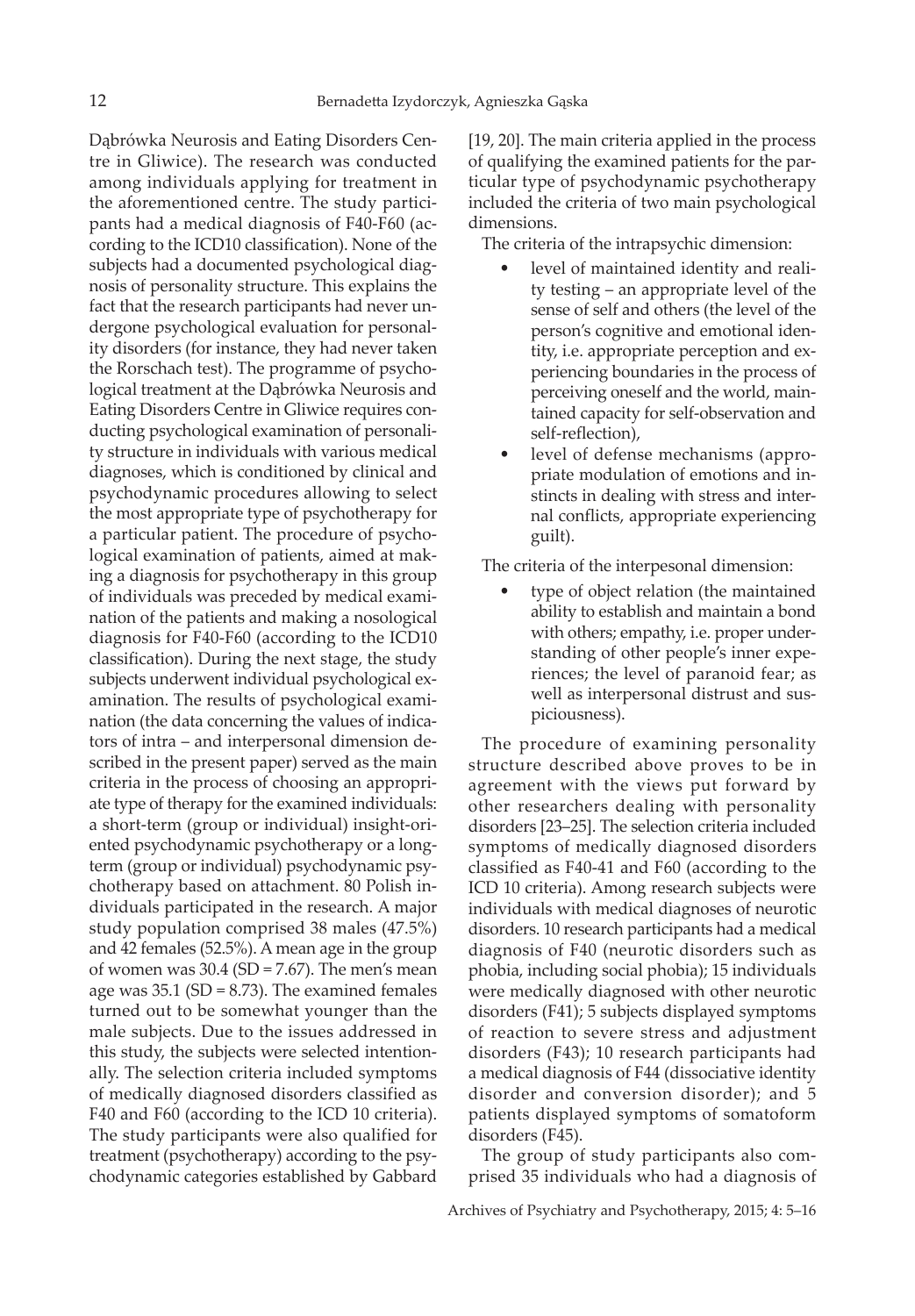F60 (specific personality disorders): 3 patients with a medical diagnosis of F60.1 (schizoid personality disorder), 10 subjects with a diagnosis of F60.3 (emotionally unstable personality disorder – impulsive and borderline type), 8 individuals with a diagnosis of F60.6 (avoidant personality disorder), 5 patients with a diagnosis of F60.7 (dependent personality disorder),and 9 subjects with a diagnosis of F60.8 (other specific personality disorders).

The aforementioned configuration of medical diagnoses in the group of study subjects is likely to result from the specific character of the Dąbrówka Neurosis and Eating Disorders Centre, which specializes in outpatient therapy programmes designed for patients suffering from the aforementioned disorders. Patients diagnosed with more severe destabilization of personality organization (i.e. dissociative, paranoid personality structure) and the individuals suffering from psychotic disorders, due to the peculiar nature of the symptoms they exhibit, are provided with a different type of treatment, namely inpatient therapy.

The criteria which excluded participation in the research included: symptoms of mental retardation; productive psychotic symptoms; organic changes in the CNS; symptoms of medically diagnosed psychosomatic diseases (cancer and others) which disqualified the individuals from participating in psychodynamic psychotherapy.

The research was conducted according to the principle of anonymity, as well as ethical principles of a psychologist's code of conduct. Informed consent was obtained from all patients and included in medical record.

In order to establish the basic criteria for the selection of appropriate methods of further treatment for the "Dąbrówka" patients suffering from various psychopathologies, the examined individuals underwent a general clinical evaluation ( the methods included an interview, observation and a psychological conversation). Additionally, the Rorschach Inkblot Test was administered to the research participants, which was aimed at measuring the indicators describ-

ing the characteristics of the subjects' personality structure. The aforementioned methods, irrespective of their limitations, prove to be significant tools which are commonly applied to measure psychological characteristics and personality functioning [15, 16].

#### **RESEARCH RESULTS**

Analysis of the data obtained as a result of this research allowed to develop a model of initial diagnosis applied in outpatient group or individual (long – and short-term) psychodynamic psychotherapy conducted in the Dąbrówka Neurosis and Eating Disorders Centre in Gliwice. As it was mentioned in the introduction to the present article, a complete statistical and psychometric analysis of the Rorschach test results was presented in a separate paper [26]. In the first stage of statistical analysis of the research data, the mean values of the measured variable indicators were calculated. In the next step, statistical significance of differences between the individuals with neurotic or more destabilized personality structure in terms of the investigated variable indicators was determined using student's t-test.

It was also possible to establish a model of psychological diagnosis designed for psychotherapy applied in the initial stage of treatment. Based on the research data, it was possible to specify the major criteria of the initial psychological diagnosis applied in psychotherapy.

Statistical and clinical analysis of the mean values of the indicators of the intra – and interpesonal dimension allowed to establish an initial model of psychodynamic psychotherapy for the group of research subjects. Clinical interpretation of the data, involving examination of the strength values of the measured variable indicators, supported by the data gathered as a result of clinical interviews and the results of the Rorschach's Inkblot Test, referred to two categories of indication criteria for psychotherapy: relative criteria (supporting the process of psychotherapy) and essential criteria (necessary for application of psychotherapy).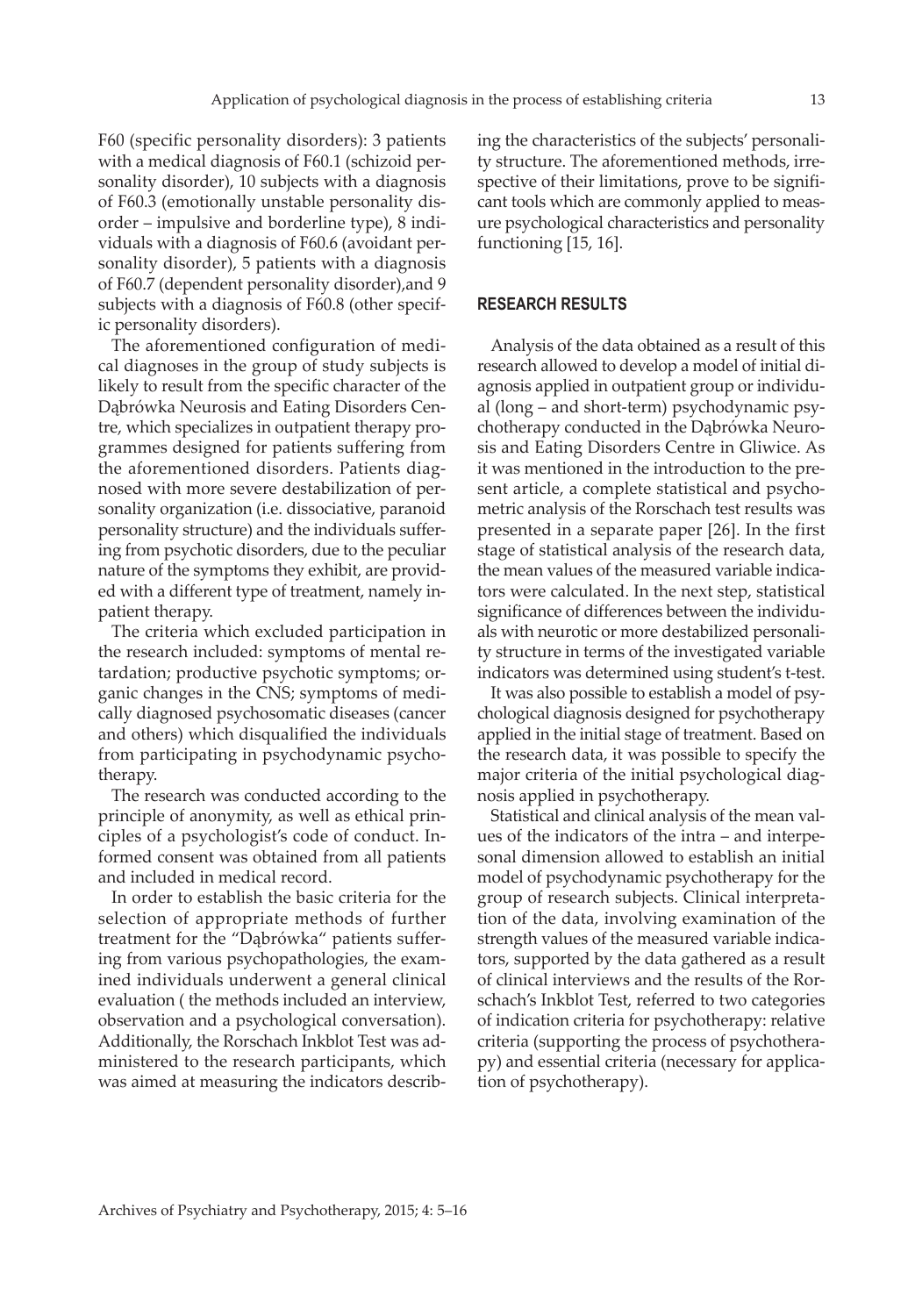| Type of psychotherapy                                                                                                                                                                                                                 | Major indication criteria for psychodynamic psychotherapy                                                                                                                                                                                                                                                                                                                                                                                                                                                                                                                                                                                   |                                                                                                                                                                                                                                                                                                        |                                                                                                                                                                                                                                                                                                                                                                                               |                                                                                                                                                                                                                                                           |  |  |
|---------------------------------------------------------------------------------------------------------------------------------------------------------------------------------------------------------------------------------------|---------------------------------------------------------------------------------------------------------------------------------------------------------------------------------------------------------------------------------------------------------------------------------------------------------------------------------------------------------------------------------------------------------------------------------------------------------------------------------------------------------------------------------------------------------------------------------------------------------------------------------------------|--------------------------------------------------------------------------------------------------------------------------------------------------------------------------------------------------------------------------------------------------------------------------------------------------------|-----------------------------------------------------------------------------------------------------------------------------------------------------------------------------------------------------------------------------------------------------------------------------------------------------------------------------------------------------------------------------------------------|-----------------------------------------------------------------------------------------------------------------------------------------------------------------------------------------------------------------------------------------------------------|--|--|
|                                                                                                                                                                                                                                       | Intrapsychic dimension                                                                                                                                                                                                                                                                                                                                                                                                                                                                                                                                                                                                                      |                                                                                                                                                                                                                                                                                                        | Interpersonal dimension                                                                                                                                                                                                                                                                                                                                                                       |                                                                                                                                                                                                                                                           |  |  |
|                                                                                                                                                                                                                                       | essential criteria                                                                                                                                                                                                                                                                                                                                                                                                                                                                                                                                                                                                                          | relative criteria                                                                                                                                                                                                                                                                                      | essential criteria                                                                                                                                                                                                                                                                                                                                                                            | relative criteria                                                                                                                                                                                                                                         |  |  |
| Short-term<br>insight-oriented group<br>psychodynamic<br>psychotherapy<br>(conducted for 12<br>weeks $-3$ therapeutic<br>sessions a day - in the<br>Outpatient Clinic of<br>Neurosis Treatment).                                      | Maintained level of cognitive<br>and emotional maturity of the<br>person's identity - (i.e. the<br>individual's capacity to think<br>appropriately and recognize the<br>boundaries between the self<br>and the world)<br>Absence of increased<br>dissociative and productive<br>psychosomatic symptoms<br>Maintained capacity for self-<br>observation and self-reflection<br>Maintained capacity for<br>adequate modulation of<br>emotion and drives (absence of<br>an increased level of impulsive<br>responsiveness: aggressive<br>as well as self-aggressive<br>behaviours<br>Maintained capacity to<br>experience the feeling of guilt | Maintained capacity<br>for adequate<br>modulation of emotion<br>and drives (absence<br>of an increased<br>level of impulsive<br>responsiveness:<br>aggressive as well<br>as self-aggressive<br>behaviours<br>Maintained capacity<br>to experience the<br>feeling of guilt                              | Maintained capacity to<br>establish and maintain<br>emotional bonds with<br>other people<br>Empathy-<br>fundamental ability<br>to recognize other<br>people's inner<br>experiences<br>Absence of paranoid<br>anxiety, distrust<br>or suspicion in<br>interpersonal relations<br>Absence of excessive<br>aggressiveness<br>and hostility in<br>interpersonal relations                         | Empathy - highly<br>developed and<br>mature ability to<br>recognize other<br>people's inner<br>experiences<br>Interpersonal distrust<br>based on neurotic<br>anxiety<br>Experiencing<br>aggressive feelings<br>with maintained<br>ability to control them |  |  |
| Short-term insight-<br>oriented individual<br>psychodynamic<br>psychotherapy<br>(conducted for<br>about 12 weeks -<br>1 therapeutic session<br>a week).                                                                               | as above                                                                                                                                                                                                                                                                                                                                                                                                                                                                                                                                                                                                                                    | as above<br>It is important to take<br>into account the<br>level of capacity for<br>adequate modulation<br>of emotion and<br>drives, and the<br>level of capacity to<br>experience the feeling<br>of guilt, since these<br>are the most essential<br>indicators in individual<br>insight therapy       | as above                                                                                                                                                                                                                                                                                                                                                                                      | as above                                                                                                                                                                                                                                                  |  |  |
| Long-term group<br>psychodynamic<br>psychotherapy<br>based on attachment<br>(presence of insight<br>which is less essential<br>the therapeutic<br>process) - conducted<br>for at least 2 years - 2<br>therapeutic sessions<br>a week. | Fundamental capacity for<br>adequate modulation of<br>emotion and drives (absence of<br>an increased level of acting-out<br>behavioral responses)<br>Maintained capacity to<br>experience the feeling of<br>guilt. Absence of increased<br>psychopathic and paranoid<br>tendencies.                                                                                                                                                                                                                                                                                                                                                         | Maintained level<br>of cognitive and<br>emotional maturity<br>of the person's<br>identity - (i.e. - the<br>individual's capacity<br>to think appropriately<br>and recognize the<br>boundaries between<br>the self and the world)<br>Maintained capacity<br>for self-observation<br>and self-reflection | Maintained capacity to<br>establish and maintain<br>emotional bonds with<br>other people<br>$Empathy -$<br>fundamental ability<br>to recognize other<br>people's inner<br>experiences<br>Absence of paranoid<br>anxiety, distrust<br>or suspicion in<br>interpersonal relations<br>Absence of excessive<br>aggressiveness<br>and hostility in<br>interpersonal (and<br>therapeutic) relations | Empathy - highly<br>developed and<br>mature ability to<br>recognize other<br>people's inner<br>experiences<br>Interpersonal distrust<br>based on neurotic<br>anxiety<br>Experiencing<br>aggressive feelings<br>with maintained<br>ability to control them |  |  |

### **Table 2.** Descriptive characteristics of indication criteria for outpatient psychodynamic psychotherapy.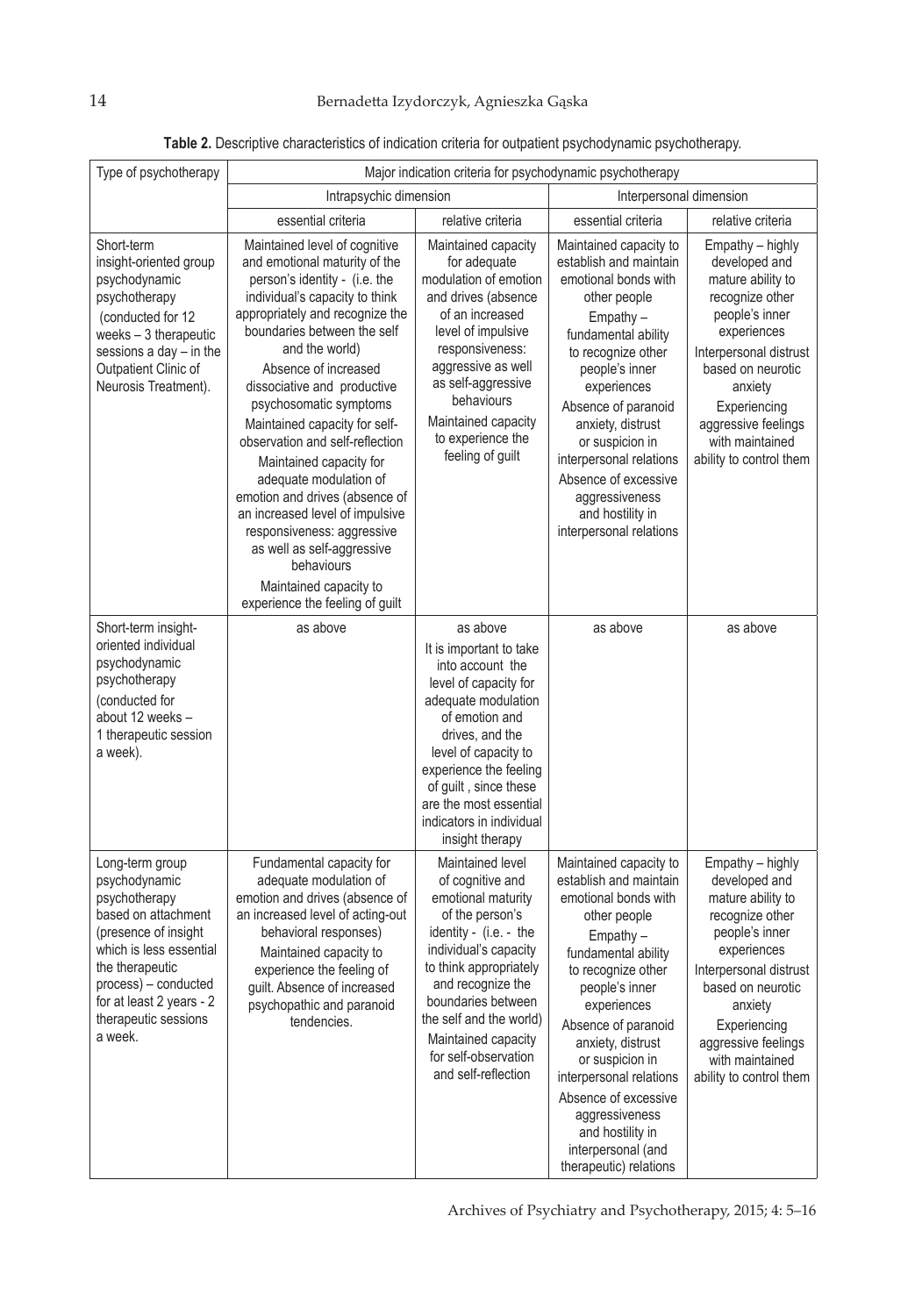#### **DISCUSSION**

The research data indicate that individuals who with appropriate maintained level of identity maturity; capacity for empathy, self-observation and self-reflection; as well as maintained capacity to experience the feeling of guilt exhibit neurotic personality structure, which proves to be an essential indication criterion for shortterm psychodynamic insight-oriented psychotherapy. Absence of the aforementioned psychological indicators is characteristic of individuals exhibiting a more destabilized personality structure (borderline or psychotic personality disorder). Similar findings, described in subject literature, were reported by Gabbard [19], Clarkin et al. [20] and MC Williams [21]. If we take into account the present research data concerning interpesonal dimension, it can be noticed that the study participants with maintained capacity for empathy, appropriate level of interpersonal trust, as well as appropriate level of aggressiveness and hostility in interpersonal relations exhibit characteristics of neurotic personality structure. The findings provided by MC Williams, Gabbard and Clarkin et al, emphasize that the aforementioned variable indicators are believed to be essential diagnostic criteria applied in the process of selecting patients with neurotic or a more destabilized personality structure (i.e. borderline or psychotic personality disorder) for insight-oriented psychodynamic psychotherapy.

Finally, certain important limitations of the current study need to be considered. First, the methods applied in the present clinical research

Archives of Psychiatry and Psychotherapy, 2015; 4: 5–16

were suitable for measuring the clinical variables investigated in this study; however there were no standardized Polish norms for score interpretation, consequently the research findings are not objective and might not be transferable to a vast population. It is recommended that further research should be conducted in a population of patients with various personality disorders, using psychological tests, for instance, the MMPI 2 questionnaire which is provided with Polish norm values for score interpretation. It is also recommended that research is undertaken in the area of effectiveness of various forms of psychotherapy in a group of individuals diagnosed with personality disorders, in the context of indicators of intrapsychic and interpersonal dimensions described in the present paper. It was impossible to conduct such investigation in the current research; however it would undoubtedly contribute enormously to the process of planning therapy for the aforementioned group of patients.

#### **CONCLUSIONS**

The model of psychological diagnosis applied in the initial stage of the process of qualifying patients for psychotherapeutic treatment provided in the Mental Health Clinic and in the Neurosis Treatment Centre allows to establish fundamental, initial criteria which help to determine an appropriate model of psychotherapy for individuals exhibiting symptoms of personality disorders, and thus facilitate effective treat